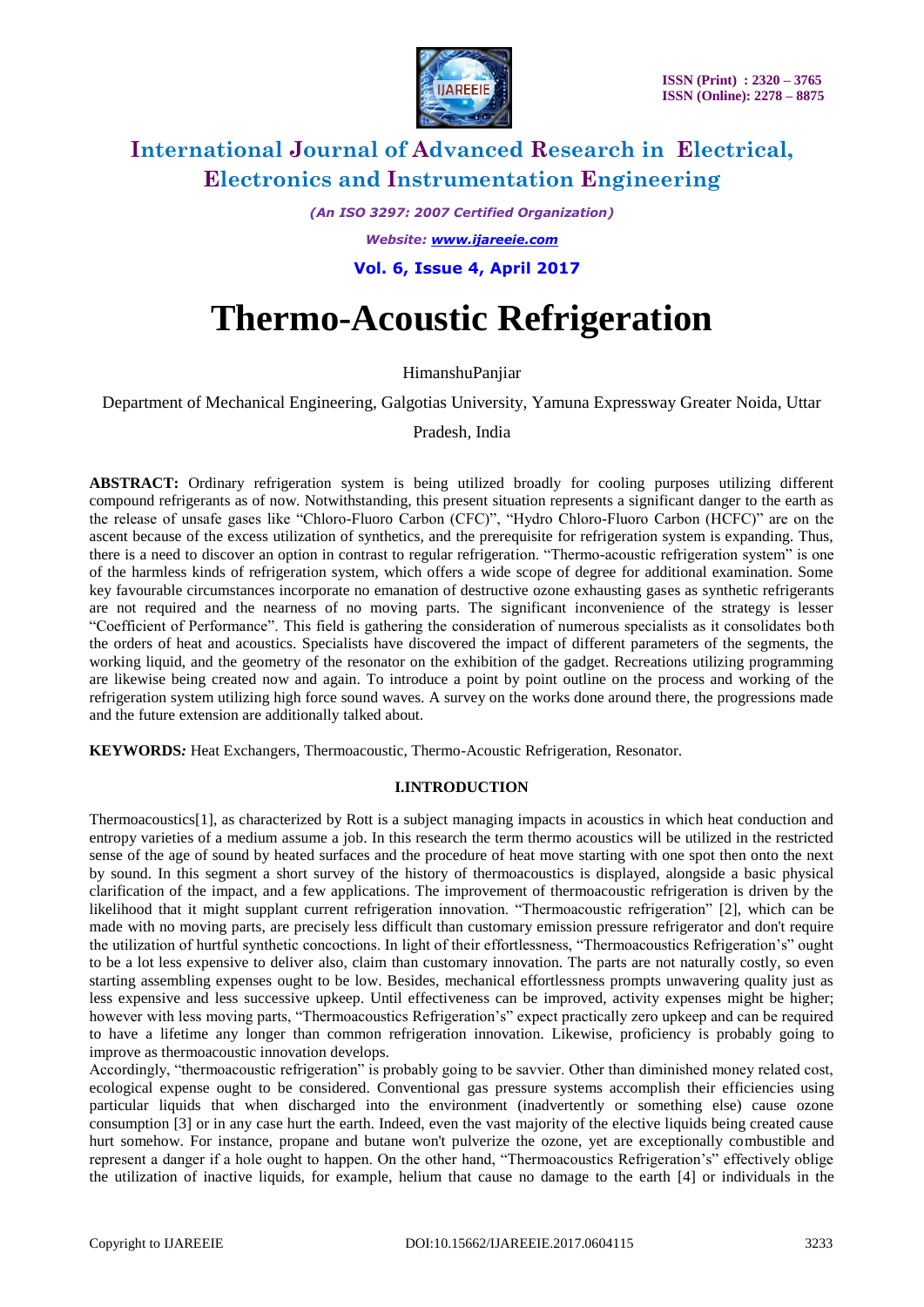

*(An ISO 3297: 2007 Certified Organization)*

*Website: [www.ijareeie.com](http://www.ijareeie.com/)*

### **Vol. 6, Issue 4, April 2017**

occasion of a hole. Likewise, typical working weights for "Thermoacoustics Refrigeration's" are about equivalent to for gas pressure systems, so thermoacoustic refrigeration is similarly as protected in that regard.

Besides, "Thermoacoustics Refrigeration's" can be driven by TAEs in which case the information force can emerge out of any wellspring of heat, including waste heat from different procedures. At that point the mix TAE/TAR gadget has no negative effect on the condition and, truth be told, can use energy sources that are in any case squandered. "Thermoacoustic refrigeration" is substantially generous than customary refrigeration strategies as far as natural and individual wellbeing. One downside, nonetheless, is an absence of productivity in current "Thermoacoustics Refrigeration's" when contrasted with emission pressure. Conventional refrigeration strategies have the advantage of ages of research and application while "thermoacoustic refrigeration" is another innovation, so it is no big surprise that emission pressure coolers [5] are right now progressively effective; nonetheless, there is motivation to accept that "thermoacoustic refrigeration" will overwhelm emission pressure over the long haul. The significant explanation is that a "Thermoacoustics Refrigeration's" can be driven with corresponding control, however emission pressure plans are parallel (on/off). Although standing-wave [6] "Thermoacoustics Refrigeration's" are as of now less proficient than practically identical regular coolers, a portion of the distinction can be made up when not exactly full force is required, which is regularly the case.

A typical refrigeration must turn now and again to keep up a given temperature; so the blower is working it's hardest at whatever point it is on, and the temperature really sways around the ideal worth. Interestingly, a cooler prepared to do corresponding control, for example, a "Thermoacoustics Refrigeration's", can tune its capacity yield to coordinate the prerequisites of the heap; so if the heap expands a little sum, the refrigeration can marginally expand its capacity for a brief timeframe as opposed to running maximum capacity. This is particularly invaluable in applications where heat shocks can cause harm, for example, cooling hardware. As demonstrated above, it is completely conceivable—if not likely—that with extended research endeavours, thermoacoustic innovation will turn out to be more effective than emission pressure [7]. Because of its focal points in mechanical straightforwardness and ecological and individual security, "thermoacoustic refrigeration" is turning out to be increasingly significant in the exploration network and may before long arrive at a point in its advancement when it can supplant emission pressure as the essential innovation utilized in refrigeration applications.

#### **II.LITERATURE REVIEW**

The age of acoustic motions by heat [8] have been watched and read for more than two centuries. Byron Higgins made the main perceptions and examinations of organ-pipe type motions, known as singing blazes in 1777.



#### **Fig. 1: One Form of the Singing-Flame Apparatus**

At specific places of a hydrogen fire inside a cylinder, open at the two finishes, acoustic motions were watched. Figure 1 shows a setup for delivering Higgins motions. An overview of the marvels identified with Higgins motions was given by Putnam and Dennis.

In 1859, Rijke found that solid motions happened when a heated wire screen was put in the lower half of an openfinished channel, as appeared in figure 2. It was seen that the convective air current through the funnel was important for the phenomenon to happen.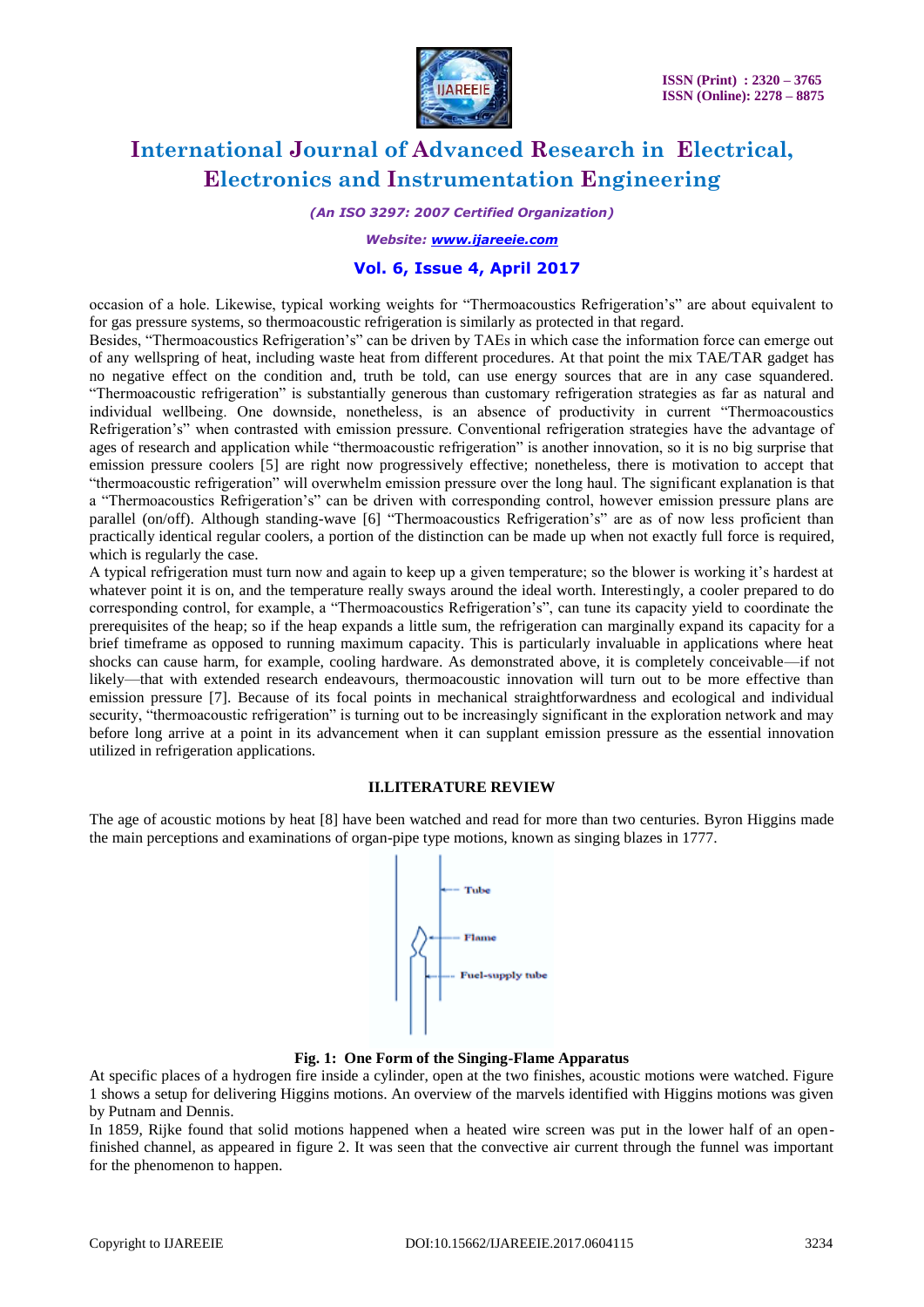

*(An ISO 3297: 2007 Certified Organization)*

*Website: [www.ijareeie.com](http://www.ijareeie.com/)*  **Vol. 6, Issue 4, April 2017**



**Fig. 2: Rijke Tube**

Motions were most grounded when the heated screen was situated at one-fourth of the length of the funnel from the base end. Feldman gave a survey of the writing on the Rijke tube [9]. Probably the examination by Sondhauss, acted in 1860, approximates best what it characterize today as "thermoacoustic motions". Sondhauss examined tentatively heat created sound, watched for quite a long time by the glass-blowers when blowing a hot bulb toward the finish of a virus restricted cylinder.





Figure 3 a Sondhauss tube [10] is appeared; it is open toward one side and ended in a bulb on the opposite end. In Sondhauss watched that, if a relentless gas fire (heat) was provided to the shut bulb end, the air in the cylinder wavered suddenly and created a unique sound which was normal for the cylinder length and the volume of the bulb. The sound recurrence was estimated and recorded for tubes having an inside breadth of 1 to 6mm, and having different bulb sizes and lengths. More sizzling flares created progressively extraordinary sounds. Sondhauss gave no clarification for the watched motions. Feldman gave additionally a survey of the writing on the Sondhauss tube. In1962 Carter, during a trial examination of the possibility of the Sondhauss cylinder to create power, found that the inclusion of a heap of little glass tubes inside the Sondhauss tubes improved their presentation. In 1887, Lord Rayleigh gave a subjective clarification, in his exemplary work on sound for the Sondhauss motions. On the off chance that heat be given to the air right now of most prominent build up or taken from it right now of most noteworthy rarefaction, the vibration is empowered. So Rayleigh realized that thermoacoustics was because of the interaction of heat infusion and thickness varieties.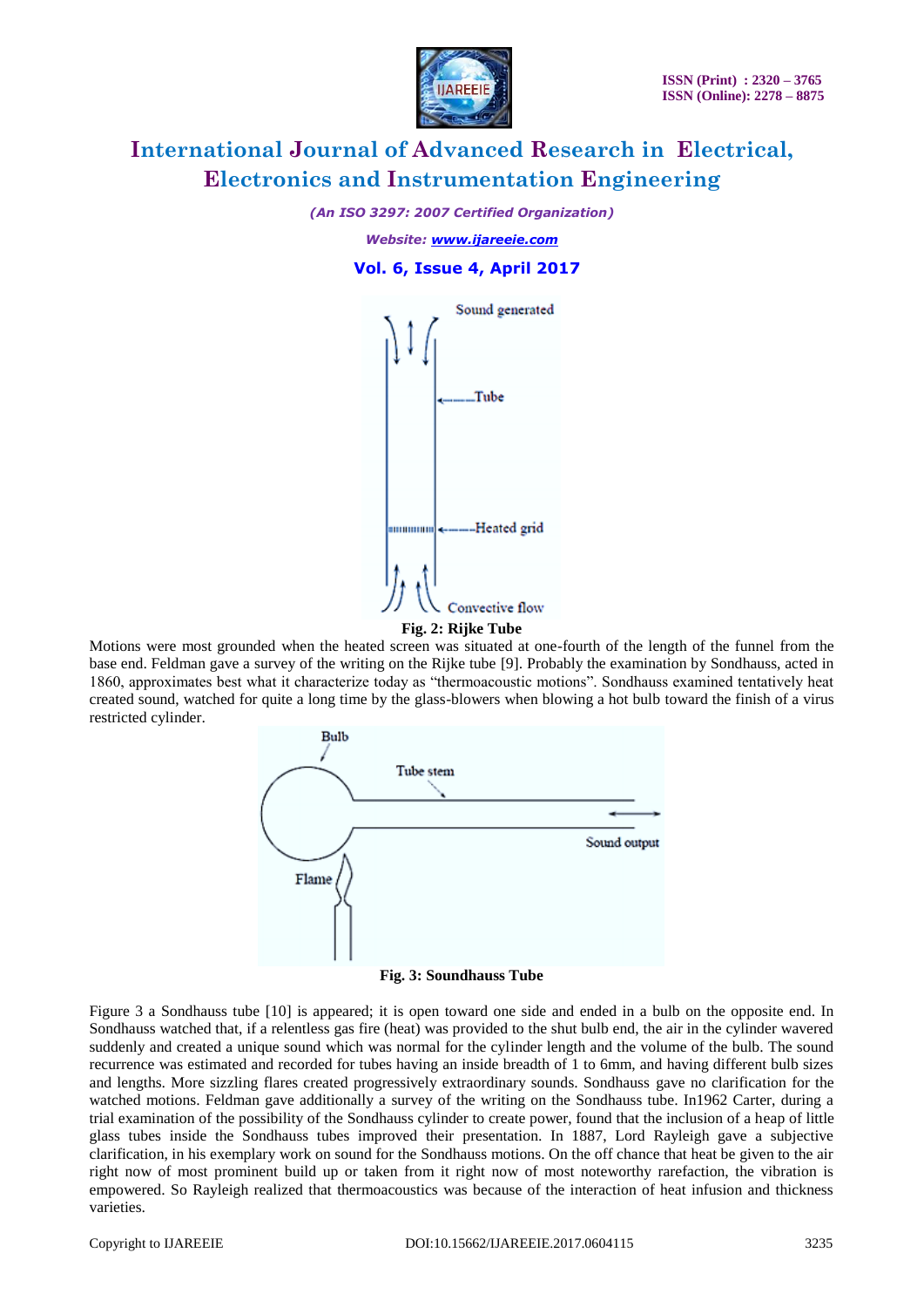

*(An ISO 3297: 2007 Certified Organization)*

*Website: [www.ijareeie.com](http://www.ijareeie.com/)*

#### **Vol. 6, Issue 4, April 2017**

Another type of Sondhauss motions, which happen in cryogenic stockpiling vessels, are the alleged; Taconis motions.Taconis watched unconstrained motions when an empty cylinder with the upper end shut was embedded in fluid helium. Taconis clarification of how the enormous temperature slope along the cylinder caused the motions was basically a repetition of the Rayleigh rule. The Taconis motions have been considered tentatively by Yazaki et al. Though different parts of what is currently known as thermo acoustics have been of enthusiasm for quite a long time, the formal hypothetical investigation of thermoacoustics began in 1949, when Kramer's examined the Taconis motions. Summed up the Kirchhoff supposition of the lessening of sound waves at consistent temperature to the instance of lessening within the sight of a temperature slope. The consequences of Kramer's supposition were in conflict with the trial, due to some wrong suspicions. In 1969, Rott proceeded with crafted by Kramer's in a progression of papers where an effective straight theory of thermoacoustics is given. Wheatley, Swift, and others have built up the association between the acoustical pieces of thermo acoustics in a more extensive thermo dynamical point of view.

Quick has evaluated a lot of this work. As can be comprehended from the abovementioned exchange, the historical backdrop of thermal driven motions is rich and old. Yet, the turnaround thermodynamic procedure, of producing a temperature inclination by forcing acoustic motions, is a later marvel. Gifford and Longs worth exhibited a heat siphoning process along the inward surface of a shut cylinder, where weight beats at low recurrence were continued. They called this cooling gadget a .Pulse tube, which is the forerunner of the present opening heartbeat tube coolers. In 1975, cooling was likewise seen by Merkli and Thomann, at the speed antinodes of a round and hollow cross-area acoustic cylinder in reverberation. These two occasions framed the beginning of the work at "Los Alamos National Laboratories (LANL)" on thermoacoustic gadgets in the eighties, by Wheatley, Swift, and colleagues. The primary acoustic warmth siphon (cooler), worked at LANL, utilized an amplifier toward one side of a shut cylinder to drive the acoustic reverberation, also, a heap of fibre glass plates situated at the furthest edge. The pile of plates was utilized to improve the thermoacoustic impact, as seen via Carter et al. With this course of action, it was anything but difficult to deliver a temperature distinction over the stack, because of the heat move process from one finish of the stack to the next. From that point forward, a few exploratory set-ups have been fabricated.

#### **III.PRINCIPLE OF OPERATION**

"Thermoacoustic refrigeration systems work by utilizing sound waves [11] and a non-combustible blend of dormant gas (helium, argon, air) or a blend of gases in a resonator to deliver cooling. Thermoacoustic gadgets are commonly described as either 'standing-wave' or 'travelling wave'. A schematic chart of a standing wave gadget is appeared in fig. 4. The principle parts are a shut chamber, an acoustic driver, a permeable segment called a "stack, and two heat exchanger systems. Use of acoustic waves through a driver, for example, an uproarious speaker, makes the gas full. As the gas wavers to and fro, it makes a temperature contrast along the length of the stack. This temperature change originates from pressure and development of the gas by the sound pressure and the rest is an outcome of heat move between the gas and the stack. The



**Fig. 4: Sound Wave Thermoacoustic Engine**

Temperature distinction is utilized to expel heat from the cold side and reject it at the hot side of the system. As the gas waves to and fro as a result of the standing sound wave, it changes in temperature. A great part of the temperature change originates from pressure and development of the gas by the sound weight (as consistently in a sound wave), and the rest is an outcome of heat move between the gas and the stack.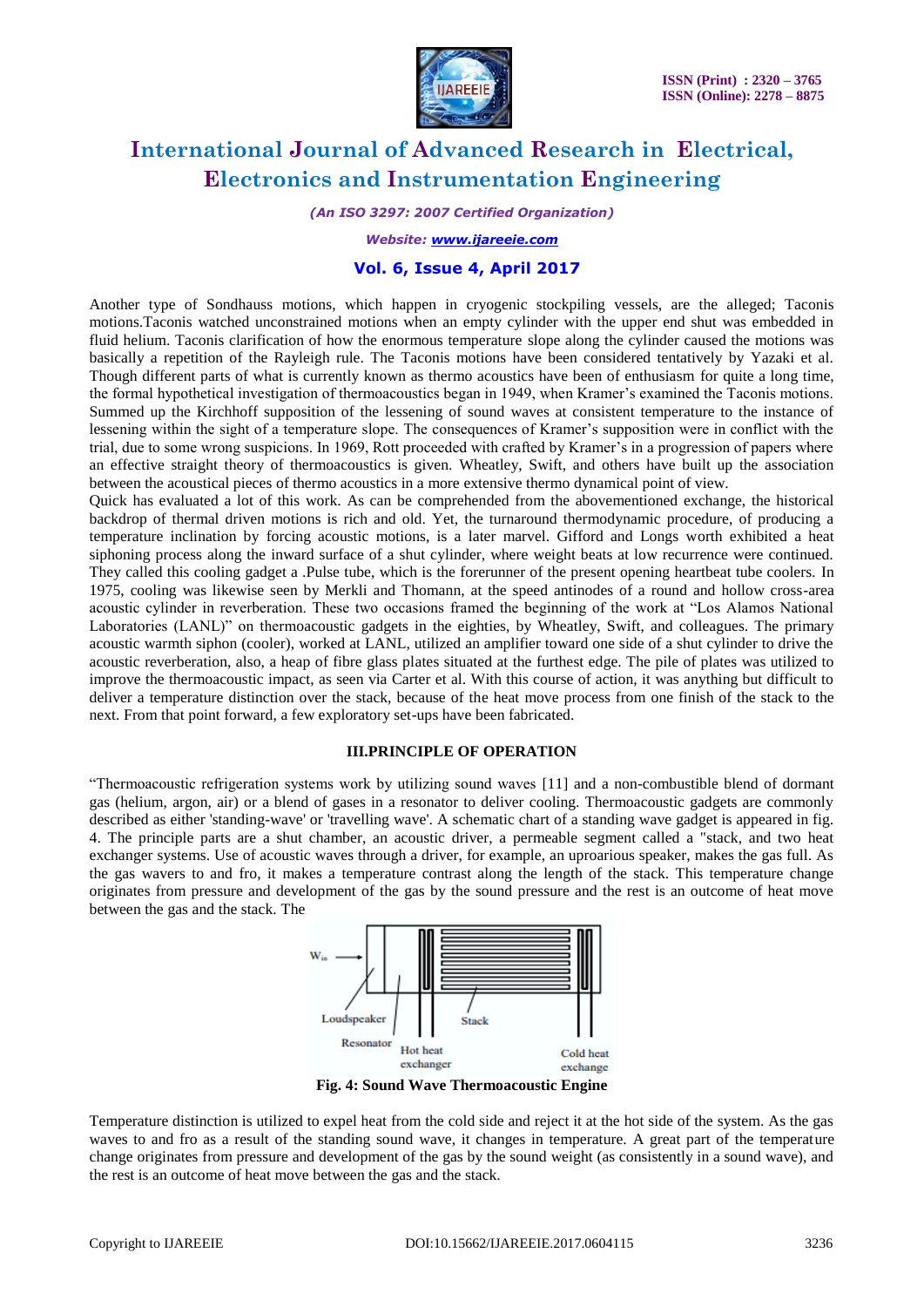

*(An ISO 3297: 2007 Certified Organization)*

*Website: [www.ijareeie.com](http://www.ijareeie.com/)*

#### **Vol. 6, Issue 4, April 2017**

In the discovery wave gadget, the weight is made with a moving cylinder and the transformation of acoustic capacity to heat happens in a regenerator as opposed to a stack. The regenerator contains a grid of channels which are a lot littler than those in a stack and depends on great heat contact between the gas and the lattice. The plan is with the end goal that the gas moves towards the hot warmth exchanger when the weight is high and towards the cold heat exchanger when the weight is low, moving heat between the different sides. A case of a discovery wave thermoacoustic gadget is the Ben and Jerry frozen ice bureau.

#### **IV.WORKING**

"Thermoacoustic Refrigeration" System fundamentally comprise of an amplifier appended to an acoustic resonator[12] (tube) filled with a gas. In the resonator, a stack comprising of various equal plates and two heat exchangers are introduced. The amplifier, which goes about as the driver, supports acoustic standing waves in the gas at the basic reverberation recurrence of the resonator. The acoustic standing wave dislodges the gas in the channels of the stack while packing and growing individually prompting heating and cooling of the gas. The gas, which is cooled because of development assimilates heat from the cold side of the stack and as it along these lines heats up because of pressure while moving to the hot side, rejects the heat to the stack. In this way the heat association between the swaying gas and the outside of the stack produces an acoustic heat siphoning activity from the cold side to the hot side. The heat exchangers trade heat with the environment, at the cold and hot sides of the stack.



**Fig.5: Schematic Representation of Construction of Thermoacoustic Refrigerator**

Fig. 5 shows the schematic portrayal of the development of "thermoacoustic refrigerator" where the amplifier is utilized as a driver, the reverberation tube supports the standing wave. The heat exchangers are utilized so heat collaboration with the encompassing happens. Heat is siphoned from the cold end heat exchanger to the hot end heat exchanger. Fig. 5 shows the weight variety and dislodging of sound waves in "thermoacoustic refrigeration system". It is realized that sound waves are longitudinal waves. They produce pressure and rarefaction in the medium they travel. Most extreme weight happens at the purpose of zero speed and least weight at most extreme speed.

#### **V.CONCLUSION**

The "Thermoacoustic Refrigeration System" comprises of no moving parts. Consequently the support cost is likewise low. The system isn't massive. It doesn't utilize any refrigerant and subsequently has no dirtying effects. From the contextual investigation, it is watched that cooling power is subject to working recurrence, cooling burden and weight. It is likewise seen that for best execution of the system, it is important to pick working parameters admirably. The different significant examinations that have been made on the "thermoacoustic refrigeration system" have been exhibited. "Thermoacoustic refrigeration" can significantly decrease the emanation of destructive gases like "ChloroFluoro Carbon (CFC)" in view of the utilization of eco-accommodating refrigerants like helium rather than destructive substance liquids and consequently can turn into an option in contrast to ordinary refrigeration.

With the capability of decreasing a dangerous atmospheric deviation and ozone exhaustion, "thermoacoustic refrigeration system"' is one of the innocuous sorts of refrigeration system. This survey can fill in as the reason for the structure of the system by producing into results the impact of different parameters on the system. The strategies to improve the exhibition of the system and intends to improve the gadget have been imagined clearly. The programming recreation strategies and the numerical models are portrayed and the potential territories of use of the system have been